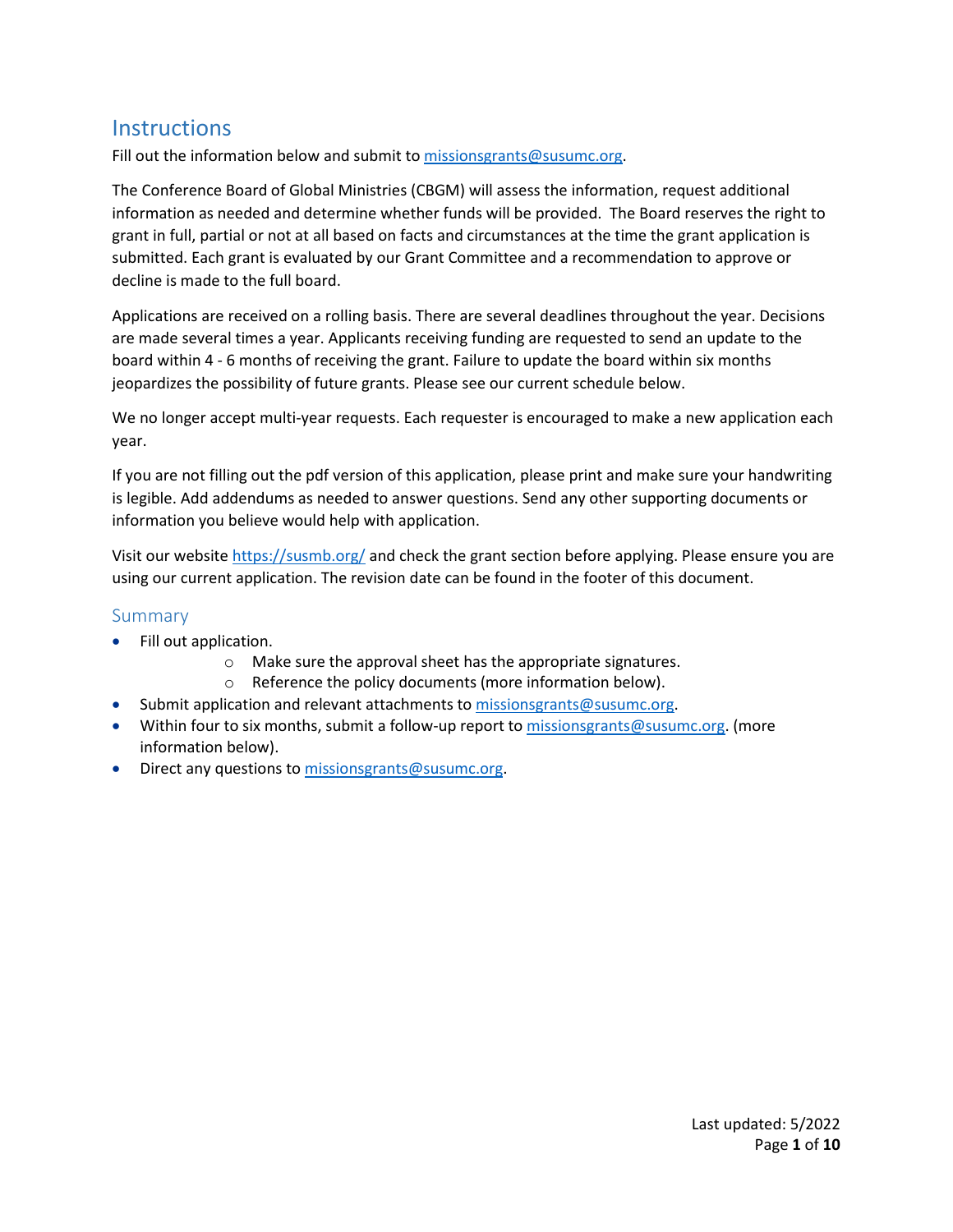# Submission deadlines

| Deadline for<br>submission | <b>Review timing</b>      | <b>Receive monies</b><br>(if approved) | <b>Review follow-</b><br>up report | <b>Types of grants</b>                                                     |
|----------------------------|---------------------------|----------------------------------------|------------------------------------|----------------------------------------------------------------------------|
| January 31                 | February $1-$<br>March 31 | By April 30                            | September 30                       | Hunger Grants (separate<br>grant application)                              |
|                            |                           |                                        |                                    | <b>Social Ministries Rolling</b><br>Grants (this application)              |
|                            |                           |                                        |                                    | Peace with Justice (this<br>application)                                   |
| April 30                   | May $1 -$ June<br>30      | By July 31                             | January 31                         | <b>Social Ministries Rolling</b><br>Grants (this application)              |
|                            |                           |                                        |                                    | Peace with Justice (this<br>application)                                   |
| September 30               | October-<br>November 30   | By December 31                         | April 30                           | <b>Social Ministries Rolling</b><br>$\bullet$<br>Grants (this application) |
|                            |                           |                                        |                                    | Peace with Justice (this<br>application)                                   |

Submit your application by the following deadlines.

# Follow-up reports

Additionally, you will be required to submit regular update reports by the dates noted in the table above.

Use the follow-up report template available at [https://susmb.org/.](https://susmb.org/) Follow-up reports should address the following:

- Where did you see God at work in your project?
- Tell us how your project actually played out describe your goals and how they were achieved, the dates and locations of your project.
- Who were the people you served, and how many people did the project impact (specify adults and children separately)?
- How has the population you serve changed? Your staff? Volunteers? Your community?
- What transpired that differed from what you anticipated?
- What were the primary lessons you learned from your grant project?
- If you collaborated with other organizations, what were their roles and how did their participation affect the project?
- How was the grant money used? Please show an accounting of how the funds were spent.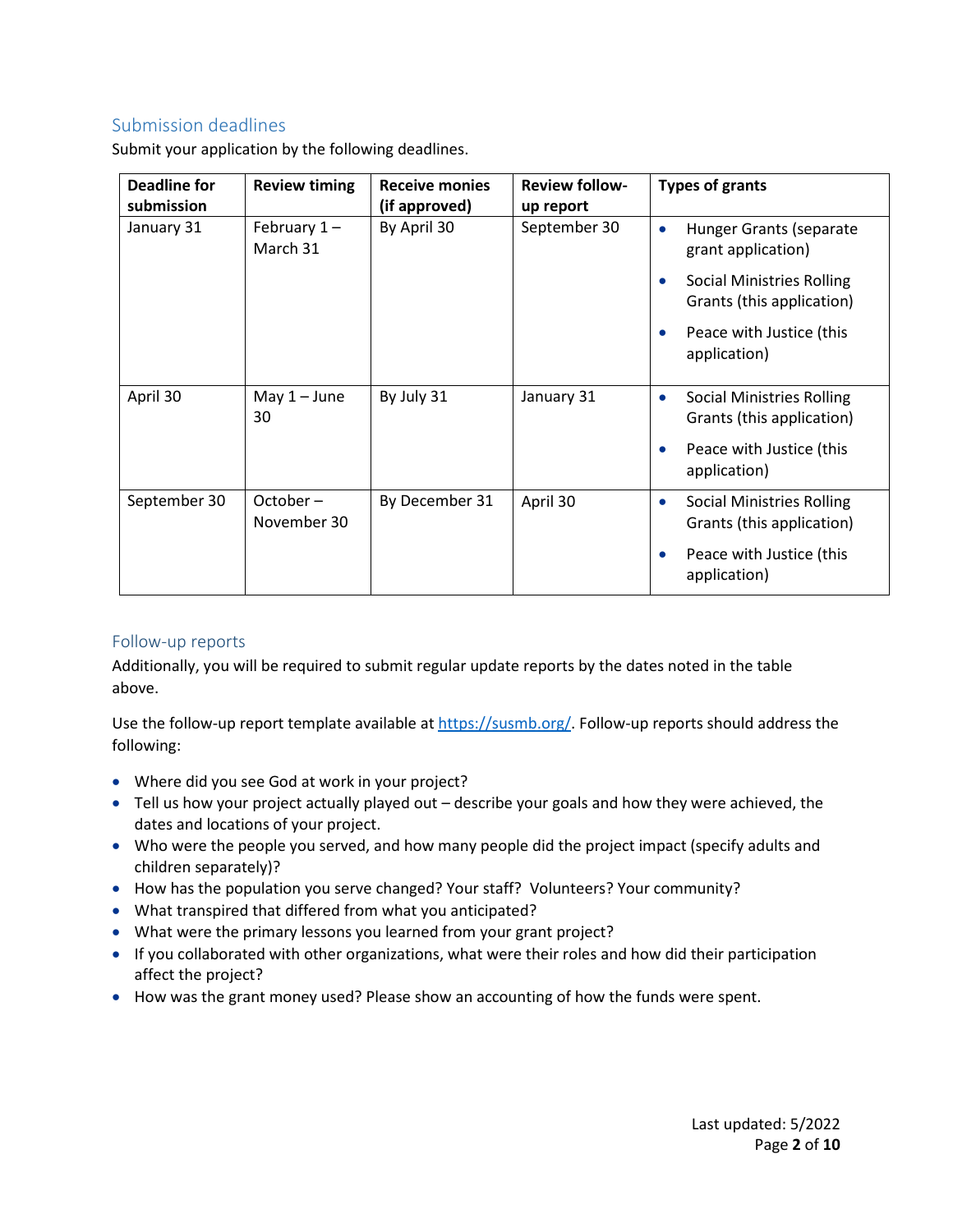### Policy documents

Please see a copy of the Conference Board of Global Ministries Grant Policy documents available at [https://susmb.org/.](https://susmb.org/) The policy documents provide additional information about what is evaluated and considered when your application is reviewed.

# Additional information

Starting October 2021, this grant application will now be used for all grant requests that go through the Conference Board of Global Ministries (CBGM) except the 2021 Harvest Home for World Hunger grant.

The following grant requests were previously separate and should now be requested using this application:

- Social Ministries grant
- Peace with Justice Grant (throughout the year)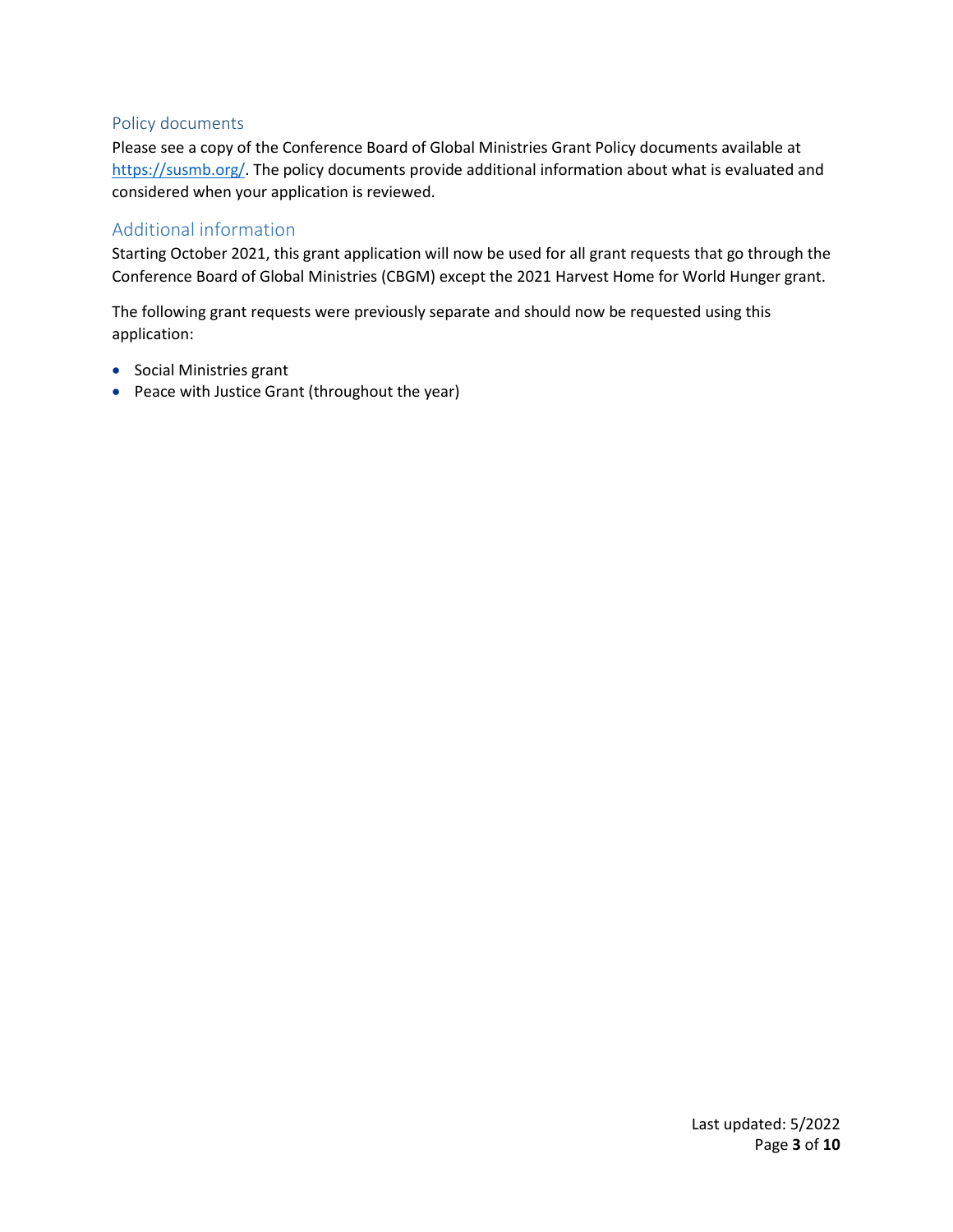# Application

## General information

#### Name of proposal/ministry requesting grant

If approved to receive grant monies, please identify who to make check payable to and address if different from the one listed below.

Church affiliation/Related entity

United Methodist Conference District (check boxes):

☐Altoona ☐Harrisburg ☐Lewisburg ☐Scranton/Wilkes-Barre

| $\Box$ State College | $\Box$ Williamsport | $\Box$ York |
|----------------------|---------------------|-------------|
|                      |                     |             |

Contact name

Contact title/position

Contact address (including city, state, zip)

If a United Methodist congregation, Pastor's name

If a United Methodist congregation, Church address (including city, state, zip)

If your ministry, organization, or project is not a United Methodist church / charge in the Susquehanna Conference, please briefly describe your relationship to the Susquehanna Conference of the United Methodist Church:

Website or Facebook page (if applicable)

Phone

E-mail

Last updated: 5/2022 Page **4** of **10**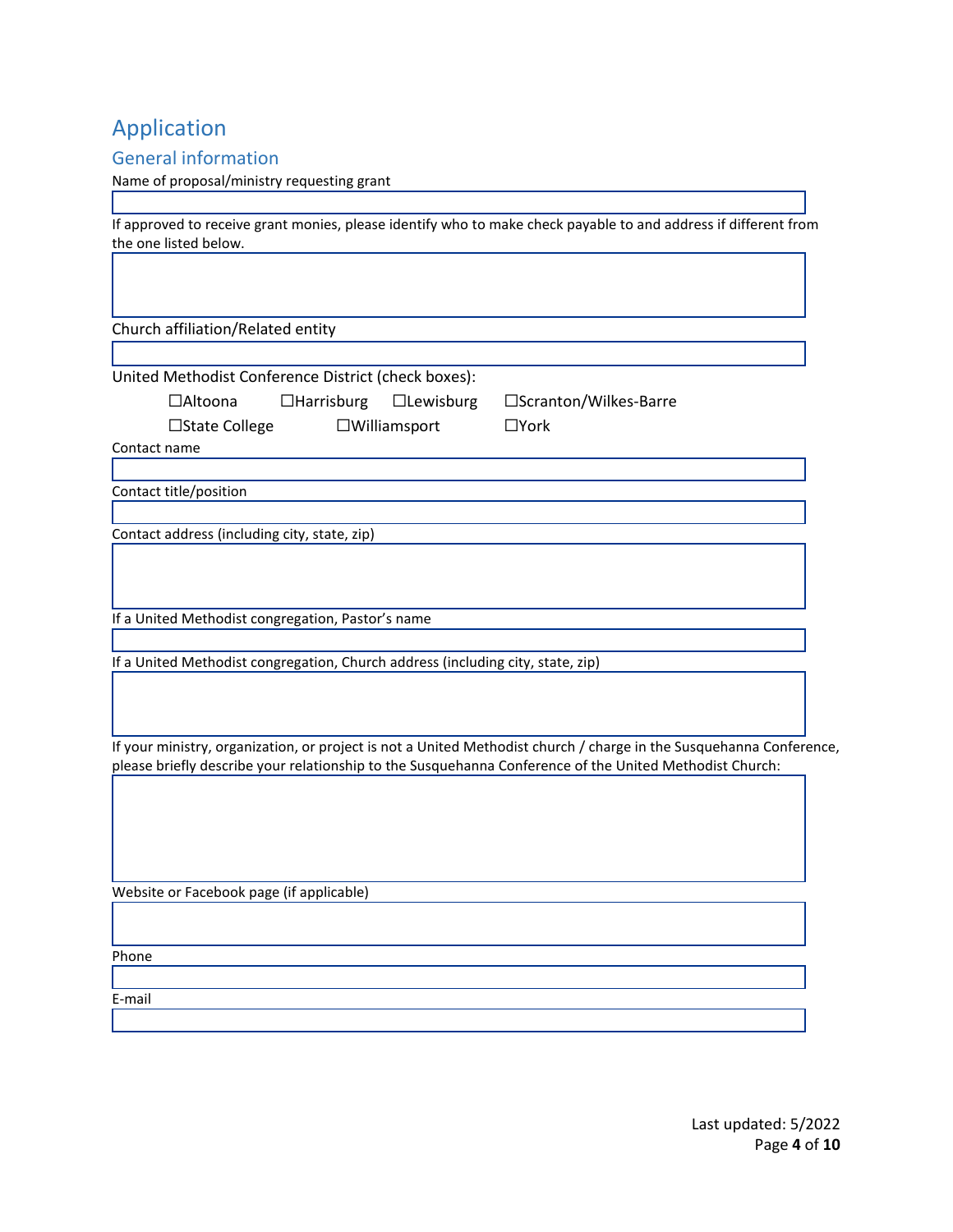# Grant request information

1. Is this a new ministry?  $\square$ Yes  $\square$ No

a. If no, how long has this ministry been in operation

b. Do you anticipate making future grant requests for this ministry? □Yes □No c. If yes, please describe what your future requests might look like

2. Requested Grant amount: (NOTE: The request is on an annual basis. We will no longer request multi-year information in the initial application.)

a. Total Funding needed for project:

- b. Will this one-time grant request enable the named proposal on the application to be completed? ☐Yes ☐No
	- i. If No, what is the expected timeframe to complete the project?
- c. Have other funds for this ministry been requested?  $\Box$ Yes  $\Box$ No i. If Yes, from where? (Local churches, district, conference, other)
	- ii. If yes, were funds awarded?  $\square$ Yes  $\square$ No
	- iii. If yes, where were they awarded from? (Local churches, district, conference, other)
	- iv. If yes, are the funds from this grant request still necessary for the proposal to proceed. Please explain.

v. If no, what was the reason the funds were not awarded.

3. Has your church(es)/charge/ministry/organization/projects received funding from the Susquehanna Conference Board of Global Ministries, the Susquehanna Conference Missional Board, and/or the Mission and Outreach Team in the last five years?  $□Yes$   $□No$ 

a. If yes, how much were you awarded and when?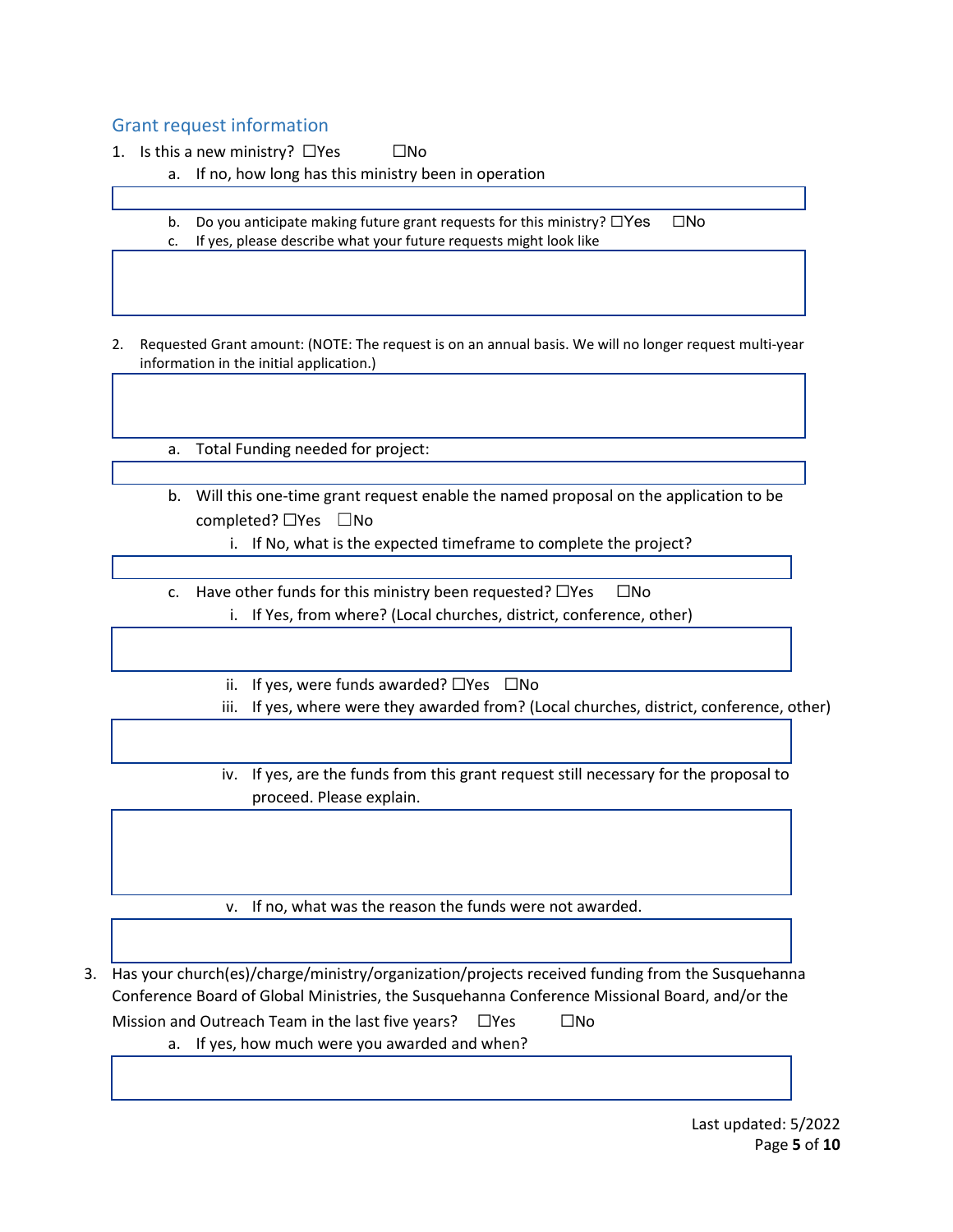- 4. If you are a United Methodist congregation, do you anticipate paying your full shares of ministry by the end of this calendar year? □Yes□No
	- a. If no, please briefly explain.
	- b. Shares of ministry paid for the past 3 years. If less than 100%, please explain why

|                           | Year (YYYY format) | % shares pd |
|---------------------------|--------------------|-------------|
| Year 1 (most recent year) |                    |             |
| Year 2                    |                    |             |
| Year 3                    |                    |             |

c. If % shares paid were less than 100%, please describe the circumstances in the space below.

- 5. Briefly describe the purpose of your application. Please use addendums as needed.
	- a. The mission of the Susquehanna Conference is to grow spiritual leaders, equip vital congregations and create new places for new people, and connect with each other and the world so alive in Christ together, the Susquehanna Conference will embody the beloved community of disciple-making congregations. How does your project relate to the mission of the Susquehanna Conference?

b. The Susquehanna Conference Board of Global Ministries functions as the conference board of global ministries and the conference board of church and society. Our mission is to grow the discipleship capacity of the conference in relation to loving our neighbor. Areas of particular focus for our board are: Disaster relief, volunteers in mission, missions, justice, and advocacy. How does your project relate to the mission and areas of focus of the Board?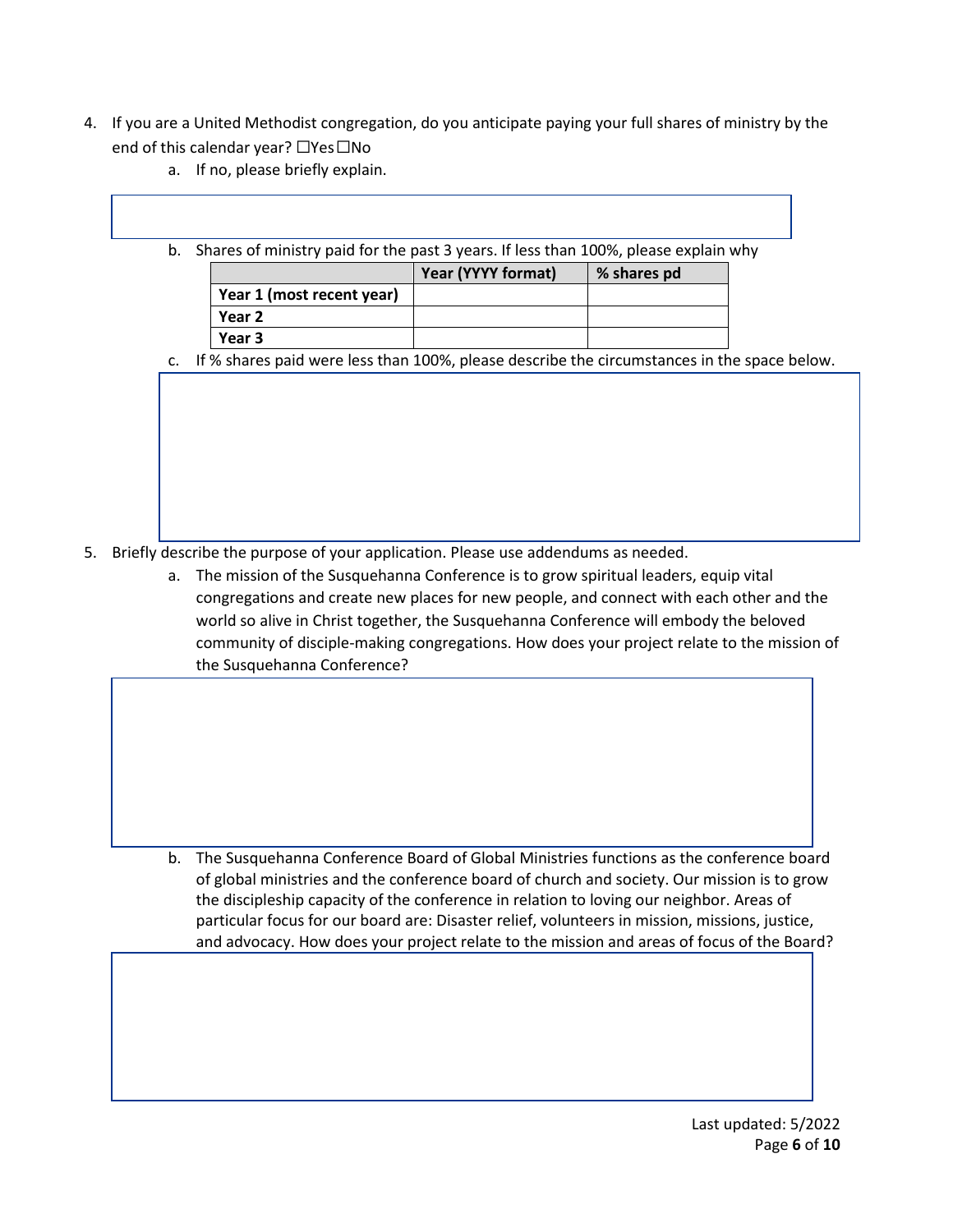c. Does this grant request promote the holy work of dismantling racism and growing in intercultural competency? Please describe how in the space below.

d. What ministry category does this project / proposal address?

☐Evangelism

☐Missions

☐Domestic

☐International

☐Local

☐Volunteers in Mission

☐Disaster Relief

 $\Box$ Racial justice / peace with justice

□Social / cultural issues

☐Advocacy

☐Environmental

□Education or training

 $\Box$  Other (add here)

6. Briefly explain who is served by this proposal / ministry. Include anticipated number served.

7. Collaboration with other churches or organizations is encouraged. Does this ministry involve or impact multiple churches in your community, ecumenical church partners, or involve churches in the Susquehanna UM Conference? □Yes □No

a. If yes, please share your collaborators: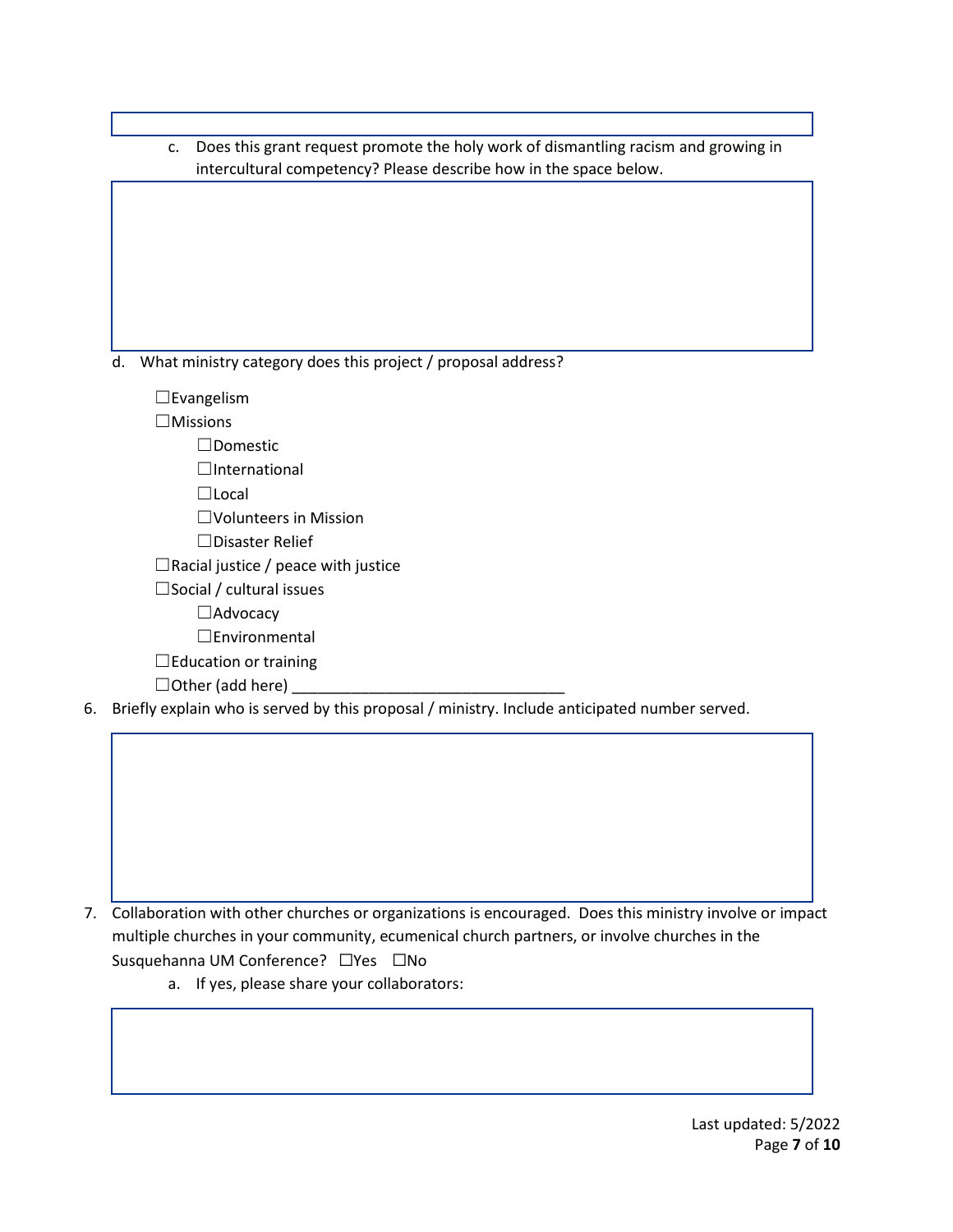8. In addition to answering the above questions, please attach the following summary materials to your application:

- a. Mission and/or vision statement your church(es)/charge/ministry/organization/projects (provide all that are applicable)
- b. Describe the plan of implementation for this ministry. How will it be carried out?
- c. Projected Budget. Include anticipated sources of income and expenditures.
- d. Include budgets for the past two years, if available.
- e. Two (2) recommendations or references (choose from the following)
	- i. Community leader
	- ii. Ecumenical/Interfaith Community Member
	- iii. UM Cluster Leaders
	- iv. Pastor of a church in your community other than your own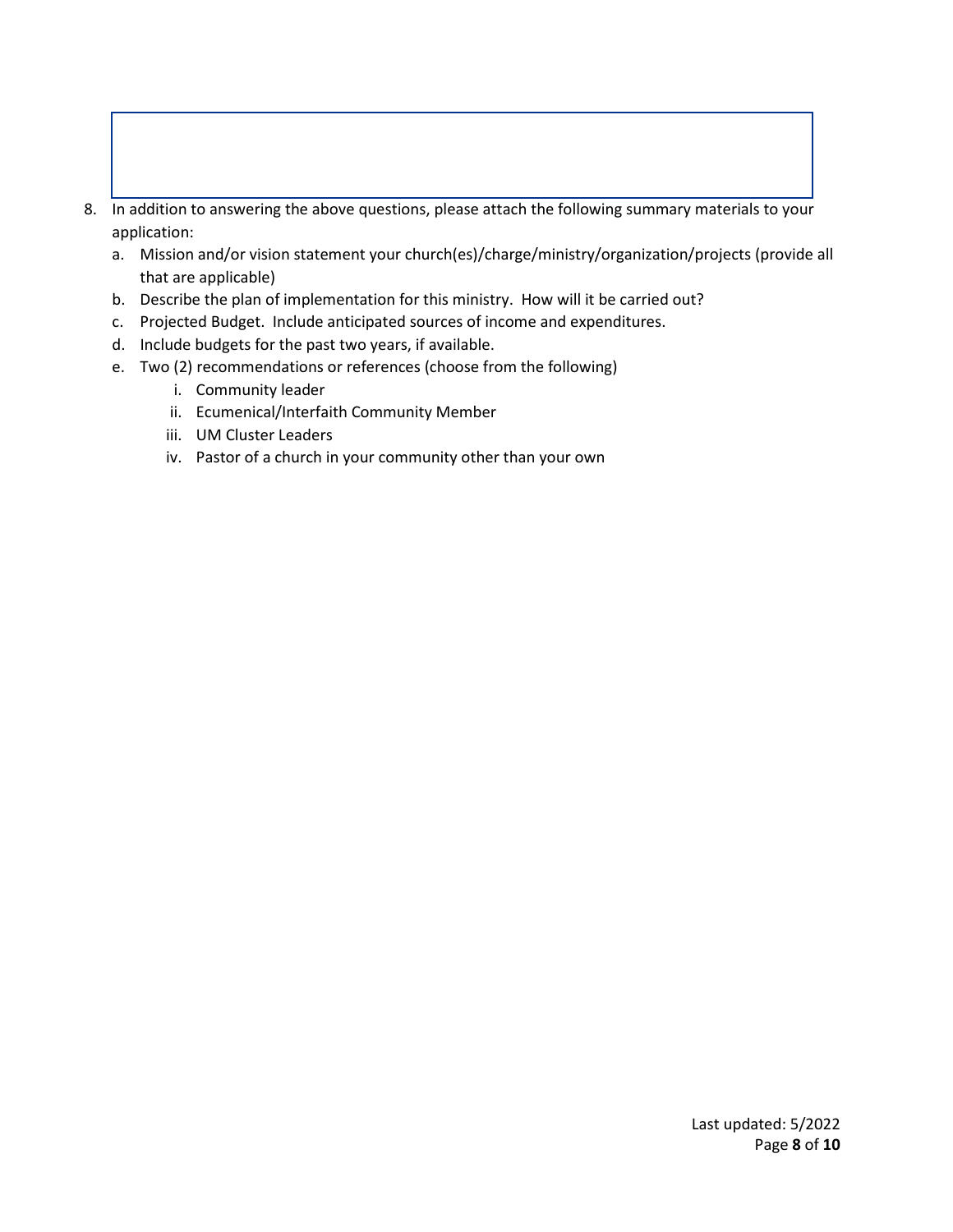# Approvals / signatures:

These signatures can be electronic signatures within the PDF or hardcopy signatures.

#### **Local church council, organization board, or leader of organization approval**

My signature indicates my approval of the named project. *Printed name:* 

*Signature:*

*Date:*

### **United Methodist District Superintendent Approval**

My signature indicates my approval of the named project.

*Printed name:* 

*Signature*

*Date:*

#### **Submitter signature**

My signature indicates the information submitted is accurate to the best of my knowledge. *Printed name:* 

*Signature*

*Date:*